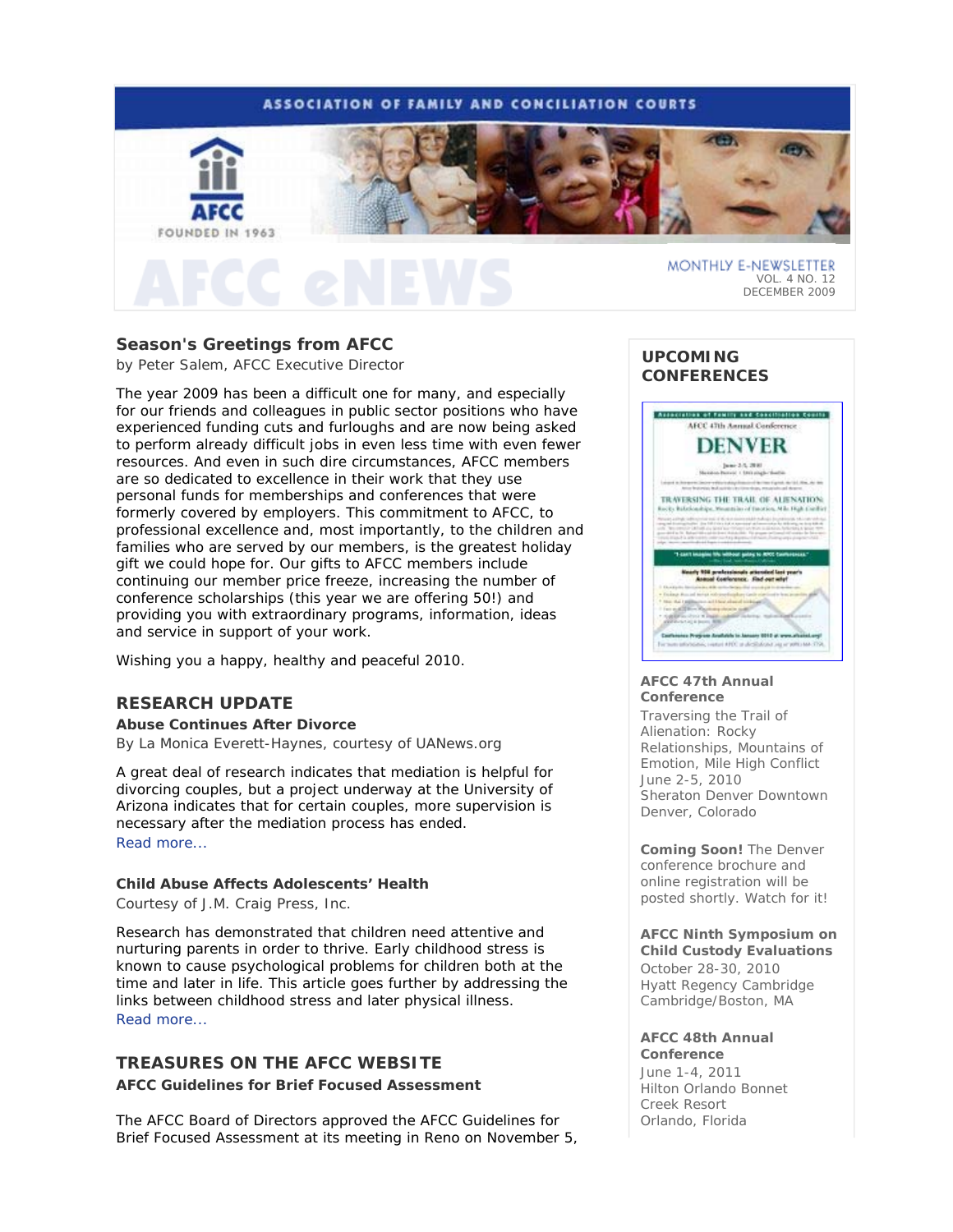2009. The Task Force on Brief Focused Assessment was appointed in 2007 by then AFCC President Bill Fee to study the issues of "limited assessment" models used in family courts. In August 2007, the task force conducted a survey of family court practitioners that revealed that these assessments are increasingly practiced in a multitude of family court settings, but with little clear definition or standardization of methodology and practice.

In early 2009, a draft of the Guidelines on Brief Focused Assessment was made available for comment on the AFCC website, and the task force held an open forum at the AFCC Annual Conference in New Orleans. The task force received many thoughtful and articulate comments that were carefully considered in the final editing process.

Read the Guidelines here ...

## **Shared Parenting**

*Courtesy of Life Matters - ABC National Radio* 

Three years ago, family law moved away from custody and access to the concept of shared parenting. It was designed to allow separated fathers to spend more time with their children. Supporters say this is in the best interests of the child, but now the idea is being tested. Clinical psychologist Dr. Jennifer McIntosh previews her research findings on the impact of shared care ahead of a family conference in Sydney. Hear the interview...

## **February AFCC Training Programs in Houston**

*Parenting Coordination: Working with High Conflict Families*, presented by Christine Coates, M.Ed., J.D., February 22-23, 2010.

*Attachment, Alienation and Difficult Clients,* presented by Arnold T. Shienvold, Ph.D., February 24-25, 2010. More information...

#### **ASK THE EXPERTS**

### **Ten Tips for Separated and Divorced Families for the Holidays**

*By Peg Libby, Executive Director of Kids First Center* 

Holidays and special occasions create special challenges for separating and divorcing families. Last year, Peg Libby gave suggestions to make it easier for all involved. Here they are, back by popular demand.

Read more...

#### **FEATURED ARTICLE**

#### **Turning Parents Into People**

*by Michael Jacobs, Courtesy of Mediate.com* 

In the world of family mediation, the "best interests of the children" often take central stage. There is much to argue for in this position. While not ignoring the voice of the child, we may also need to spend time reflecting on what it might mean to also work in the "best interests of adults." Read more...

#### **AFCC 49th Annual Conference**

June 6-9, 2012 Hyatt Regency Chicago, Illinois

#### **Arizona Chapter Annual Conference**

February 5-7, 2010 Hilton Sedona Resort and Spa

Sedona, Arizona More information...

#### **California Chapter Annual Conference**

February 12-14, 2010 *The Crisis of Under-Funding Family Court Resources: A Clear and Present Danger to Our Children* Sheraton Delfina Hotel Santa Monica, California More information...

#### **Missouri Chapter Annual Conference**

March 11-12, 2010 *Mediating High Conflict Cases* Featuring Larry Fong, Ph.D. Sheraton City Center St. Louis, Missouri More information

### **ASK THE EXPERTS**

**Do you have a question that you would like answered by an AFCC expert?** Let us know and your question could be answered in the next *AFCC eNEWS*.

Email your questions...

# **JOIN AFCC**

Are you a member?

Join or Renew...

AFCC offers member benefits that promote excellence in practice.

View member benefits...

## **ABOUT AFCC eNEWS**

*AFCC eNEWS* is a monthly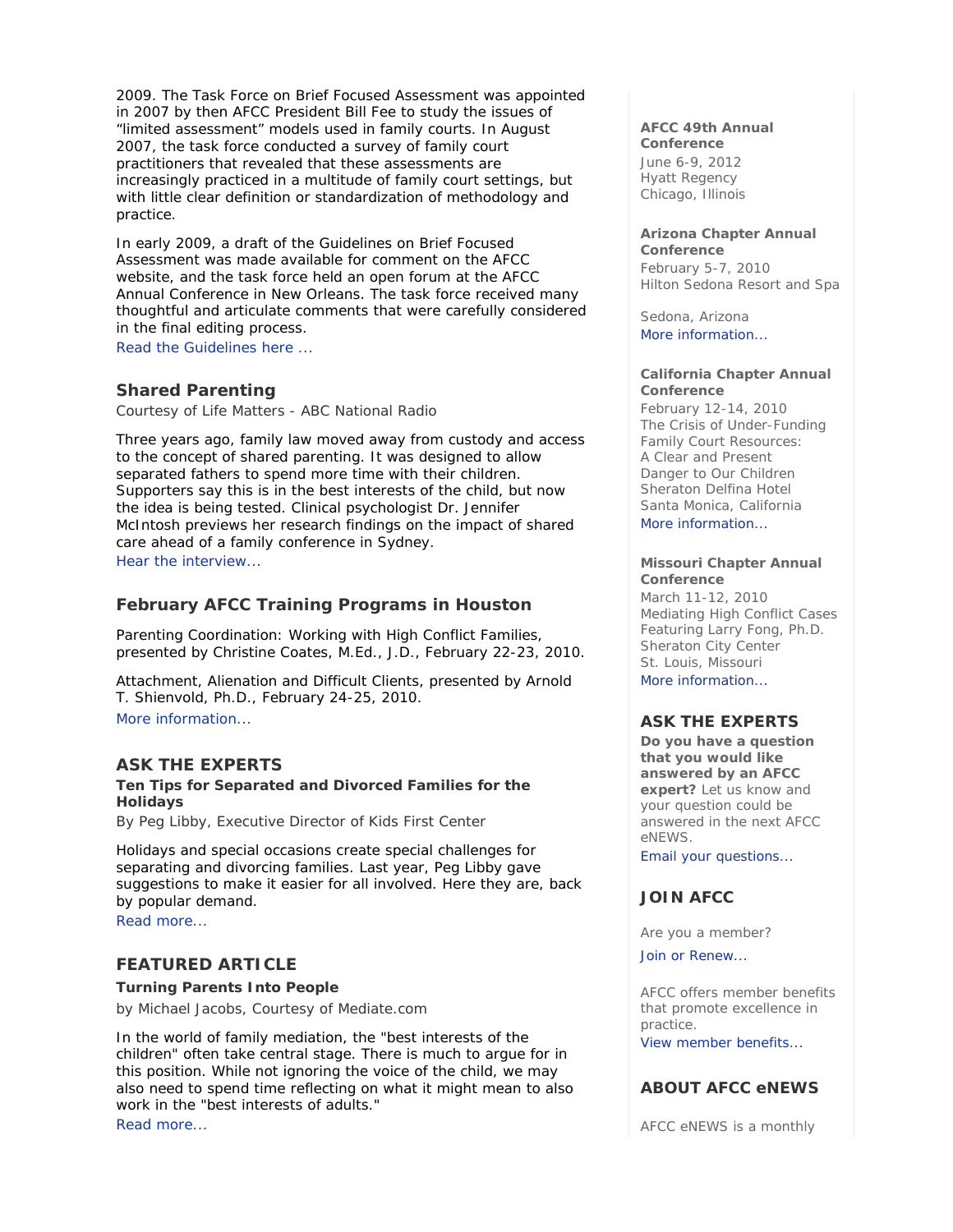# **AFCC Thanks Our Scholarship Fund Contributors**

Each year AFCC has increased the number of scholarships awarded to our conferences. This year, additional travel stipends have been created as well. If you would like to be part of the generous group of contributors who help make these scholarships possible by making a tax deductible contribution to the AFCC Scholarship Fund, please click here. List of Contributors...

# **Hofstra Family Law Writing Competition**

Hofstra Law School and AFCC are sponsoring the annual Family Law Writing Competition to celebrate the establishment of Hofstra's LL.M. program in Family Law. The competition is run in cooperation with the editorial staff of *Family Court Review*, the academic and research journal of AFCC. *Family Court Review* is an interdisciplinary and international journal published quarterly by Wiley and in cooperation with The Center for Children, Families and the Law at Hofstra Law School. *Family Court Review* contributes to and facilitates discourse among the judicial, legal, mediation, mental health and social services communities. For more information...

# **INTERNATIONAL NEWS**

### **Internet Makes Divorce Process Easier for Family Court**

*By Dot Whittington, Courtesy CourierMail.com.au* 

More than 400 Australian couples have applied for divorce with the click of a mouse since e-divorce was introduced two months ago.

Read more...

#### **Judge Links Suicides to Family Break-ups**

*By Simon Collins, Courtesy of NZHerald.co.nz* 

A top judge has called for more mental health support for people involved in Family Court cases after finding 18 suspected suicides by people involved in the court [from May 2008 to June 2009]. Principal Family Court Judge Peter Boshier, in a speech delivered in Blenheim [on November 19, 2009], also proposes a new specialist agency to refer victims and offenders in domestic violence cases to counselling and to chase up offenders who drop out of programmes.

Read more...

Professionals dedicated to improving the lives of children and families through the resolution of family conflict

.

e-newsletter published by the Association of Family and Conciliation Courts (AFCC). *AFCC eNEWS* provides professionals with time sensitive and up-to-date topics including practice tips, research innovations and international news. Readers are welcome to forward this e-newsletter to interested colleagues.

AFCC eNEWS archive...

#### **Website Version:**

If you are having trouble viewing this email correctly, please view the website version by clicking here.

#### **Editor:**

Leslye Hunter editor@afccnet.org

AFCC welcomes your comments, questions or feedback. Please email the editor by clicking here.

## **EMAIL UPDATE**

Subscribe, Unsubscribe or Update Your Email Address AFCC will never share, distribute or publicize your email address.

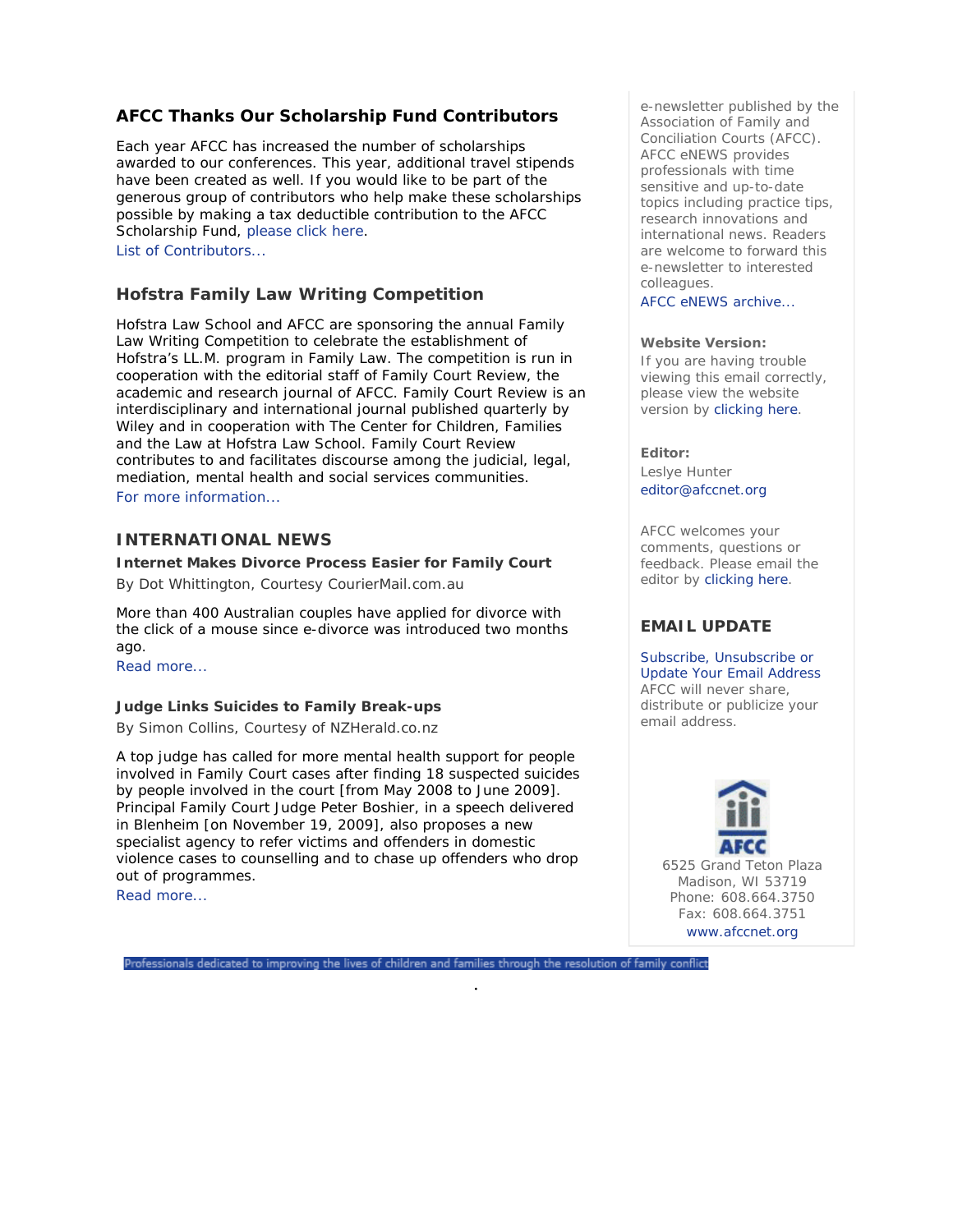



#### **MEMBER CENTER**

**Family Court Review** 

**AFCC Conference Audio** 

**AFCC News** 

- **Member Directory**
- **Member Resources**
- **Chapter Resources**

#### **AFCC HOME**



**Childhood Abuse Affects Adolescents' Health**  *Courtesy of J.M. Craig Press, Inc.*

> *Shirtcliff, E. A., Coe, C. L. and Pollack, S. D. [2009]. Early Childhood Stress Is Associated With Elevated Antibody Levels to Herpes Simplex Virus Type 1. Proceedings of the National Academy of Sciences, doi-10.1073/pnas.0806660106.*

Research has demonstrated that children need attentive and nurturing parents in order to thrive. Early childhood stress is known to cause psychological problems for children both at the time and later in life [See Digests: 6, 6; 8, 8, & 10; and 9, 2, & 3.] This article goes further by addressing the links between childhood stress and later physical illness..

The authors collected samples of saliva from 155 adolescents to measure their level of antibodies to Herpes 1 as a physical measure of their stress levels. Twenty-six percent of the participants had lived in orphanages for some portion of their lives, 21% had been victims of physical abuse but continued to live with their parents, and 53% served as controls.

The authors found that deprivation and/or physical abuse led to higher levels of antibodies for Herpes 1. Those from the orphanages had higher levels than those who had been mistreated by their parents, but both groups' levels were higher than the controls'.

When those who had lived in orphanages left the institution, their blood levels went down, but only to the level of the teens who were living in abusive environments. That is, they did not return to normal levels. These differences continued even when a large number of other factors were considered such as race, socio-economic status, and chronic medical conditions.

The authors concluded that childhood stress affects long-term functioning of the immune system. Much research tells us that there are emotional consequences and cognitive deficits associated with mistreatment; this study demonstrates that there is also a direct impact on physical health as well.

#### **Critical Analysis**

We need to consider these findings with some caution since the teens were tested only during a brief period of time. Furthermore, since we do not know how long the teens lived in these adverse circumstances, we cannot know the extent to which they may have been exposed to a more germladen environment than the children who were living at home with their parents. Therefore, while it is tempting to conclude that the resulting elevated antibody levels were all stress related, the authors did not control for this factor. We can only assume that the longer they lived in adversity, the greater their vulnerability to illness would be, but the authors do not tell us this, and we cannot know.

#### **Recommendations**

It is generally considered standard practice for CCEs to request medical records from both parents' and children's physicians. In many cases, such